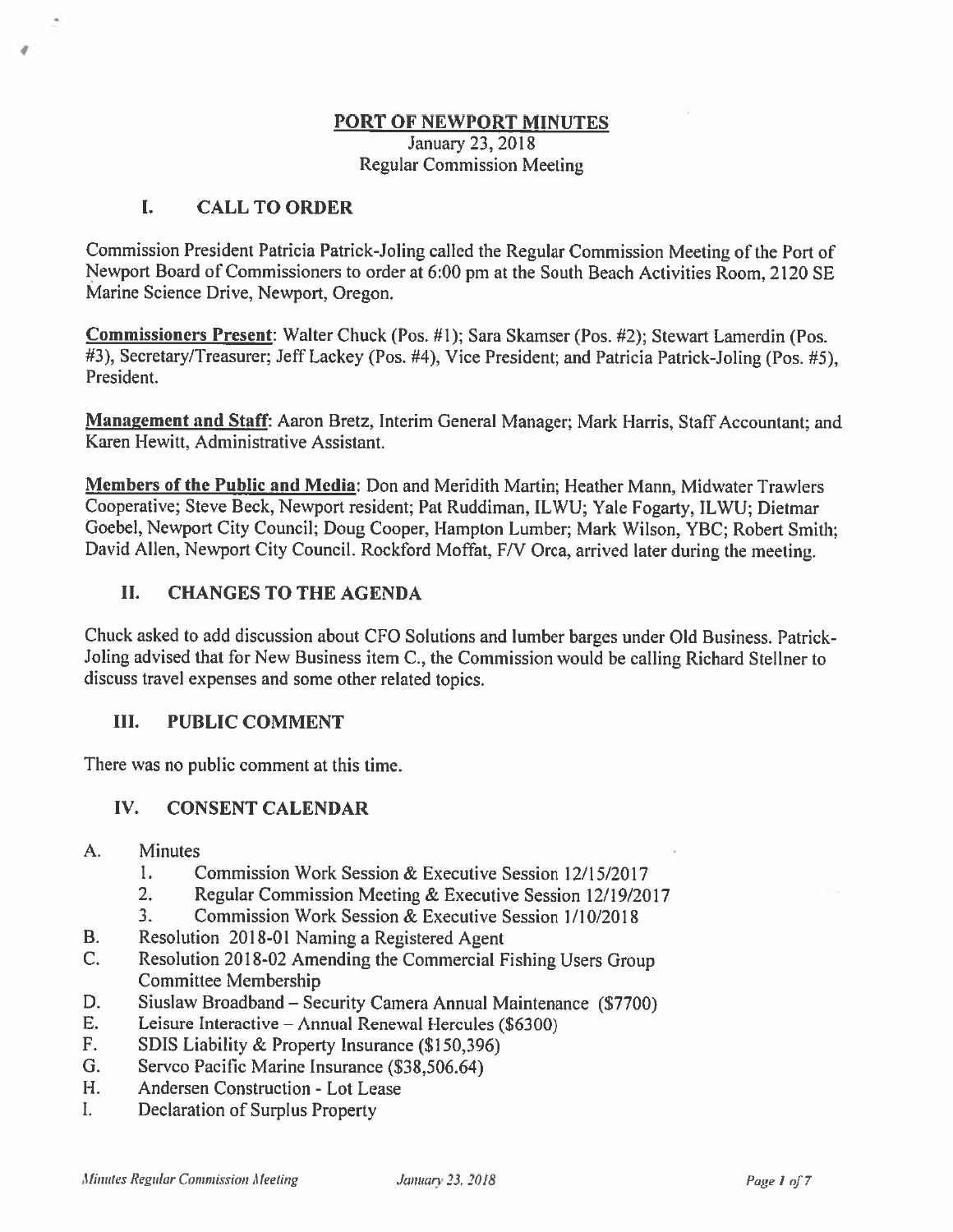- J. Approve Budget Committee, Officers and Calendar<br>K. Financial Reports
- **Financial Reports**

 $^{\prime}$ 

Chuck asked about the terms for Budget Committee members Colson and Postlewait, since their terms expire in 2018. Lamerdin asked if the members were selected by the Commission or volunteered, and if there were others who were interested. Bretz said there would be a concern for time for making changes this year. He had contacted Barth and Benfield whose terms expired in 2017, and both had agreed to continue on the Committee. There was a consensus to readdress this issue after July  $1<sup>st</sup>$  in the new fiscal year.

#### **A motion was made by Chuck and seconded by Lackey to approve the Consent Calendar. The**  motion passed  $5 - 0$ .

Patrick-Joling asked about having the Port named as an additional insured being included in the Andersen Lease. Hewitt advised that was part of the current Rates, Fees & Charges. Skamser asked how the rate was determined. Bretz said it was based on square feet, and similar space lease in the past plus a CPI increase. This was also compared with Foulweather Trawl's lease. Andersen Construction would be using the area for parking and office space. No changes would need to be made by the Port to the property prior to the lease other than removing excess property, and Andersen Construction agreed to return the property to equal or better condition at the end of the lease.

# **V. CORRESPONDENCE/PRESENTATIONS**

- A. Commercial Fishing Users Group Committee
	- 1. Chair Report Heather Mann
	- 2. Minutes January 8, 2018 (draft)

Mann referred to the email she had sent the Commissioners following the last CFUG Committee Meeting, which is included in the Meeting Packet. As the Chair, Mann said she worked with Bretz and Hewitt to set the agenda based on brain-storming topics, which did not have a good connection to the PON Commission agenda. Mann said it made sense to look at the Commission agenda for topics to be addressed by the Committee, and was open to a better way for the Committee to help the Commission make decisions. She suggested that when the Commission agenda is sent, the Committee then meet to discuss prior to the Commission meeting. The Committee would like the opportunity to provide more guidance to the Commission. The CFUG Committee meetings have been well attended, both by Committee members and the public. Mann says she is aware of Hewitt's workload, and suggested that the Chair prepare a report rather than having Hewitt take minutes. A Committee member would then attend the Commission meeting to answer any questions.

Skamser said she agreed that there could be more consistency between the Commission and the Committee. It was frustrating when there was no focus. The By-Laws for the Committee were never written, and could deal with the minutes. The Committee meeting could take place on Monday's after the agenda was posted and before the Commission meeting on Tuesday – this would be most efficient. Chuck said he preferred to read the minutes in the Commission packet. He thought David Jincks had made some good comments regarding the need for funding before any projects would take place. Mann said the Port could do a better job of getting funding, but the Committee did not need to come up with projects; they are there to advise on a number of things. Patrick-Joling asked if Mann wanted a more collaborative effort. Mann said the Committee would like to provide feedback on the items the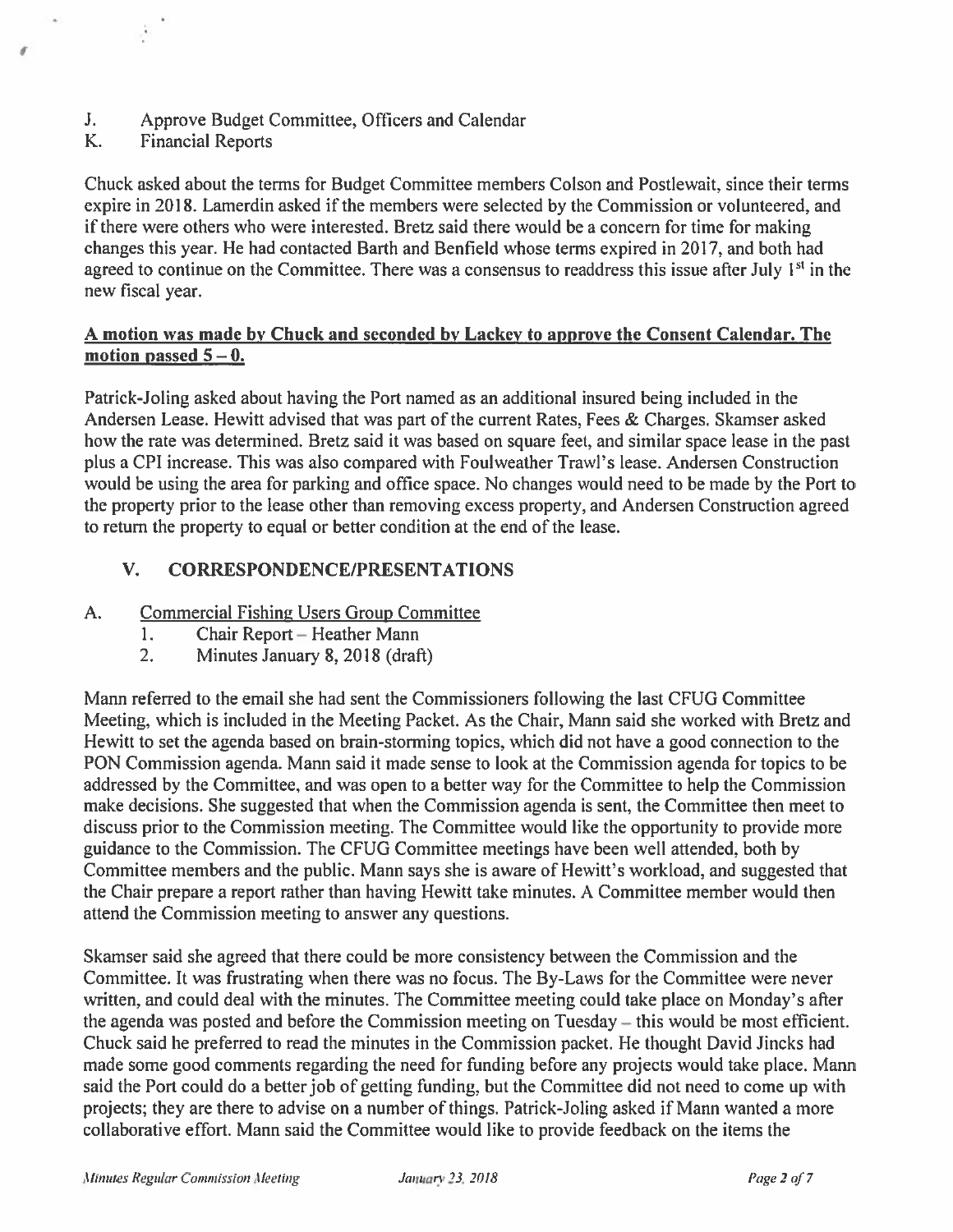Commission is discussing. Lamerdin said the Committee also had an opportunity to express concerns, rather than simply looking at the Commission agenda. Mann said that providing responses to the agenda items would not preclude other discussions.

Bretz said the Committee was valuable and there could be a better job done of getting the Commission and Committee together. It is important to hear the collective voice of the fishing fleet. Lamerdin asked about the Terminal Users Group, which Skamser responded was an ad hoc Committee whereas the CFUG was a standing Committee. Chuck said the Committee was Greenwood's idea. Chuck had worked with him, because they did not have commercial fishing represented on the Commission. Now there are two Commissioners from that perspective. Skamser said had heard others applaud the Port of Newport fishermen for coming to Regular Meetings. Bretz said it is a challenge; the Committee was formed when the Port management was more vertical. It was intended to be managed at a lower level. It might not be as much of a challenge when positions are filled. It could be possible to change when the agenda is published for Commission meetings. Lamerdin suggested there could be an opportunity for the Commission to provide specific topics for the Committee to discuss. Patrick-Joling added that the Commission received the meeting packets late Thursday or Friday before the Tuesday meetings. It would be nice for the Commission to receive the packet with more lead time to review and digest. Skamser also suggested that the Committee could have a regular spot on the Commission agenda. Mann said maybe as the Commission was reviewing their agenda, they could think about where they might want feedback. Lackey said he saw the value in the Committee, and the communication could evolve. Mann said in the meanwhile the Committee could address the By-Laws, Rates/Fees/Charges, and the Parking Committee. Lamerdin said there was also an opportunity for the Commission liaison to provide a report so that things aren't missed.

## **VI. OLD BUSINESS**

## A. Items Removed from Consent Calendar

No items were removed from the Consent Calendar.

#### B. Accounts Paid

Lamerdin asked about the sewer line. Bretz said it was the dump station that got moved from the parking lot to the RV Park. This project was successfully completed.

#### **A motion was made by Chuck and seconded by Skamser to approve the Accounts Paid. The**  motion passed  $5 - 0$ .

## C. Continued Work with CFO Selections

Chuck said he had talked with Bretz about keeping Todd Kimball onboard to help with the audit and review leases to make sure they were up to date and reflected market value. Chuck said this would be valuable information for the new General Manager. Bretz said the scope of work in the current contract was complete, and there was approximately an additional \$3K - \$5K previously approved. Kimball charges by the hour. Kimball had said he had done this work before, but the hardest thing to value would be the comparables. Skamser asked about the status of the CFO search. Bretz said BBSI advised they had one realistic candidate, and asked the Commission if they wanted to hire a Finance Director before hiring a General Manager. Patrick-Joling said she would prefer to hire a General Manager first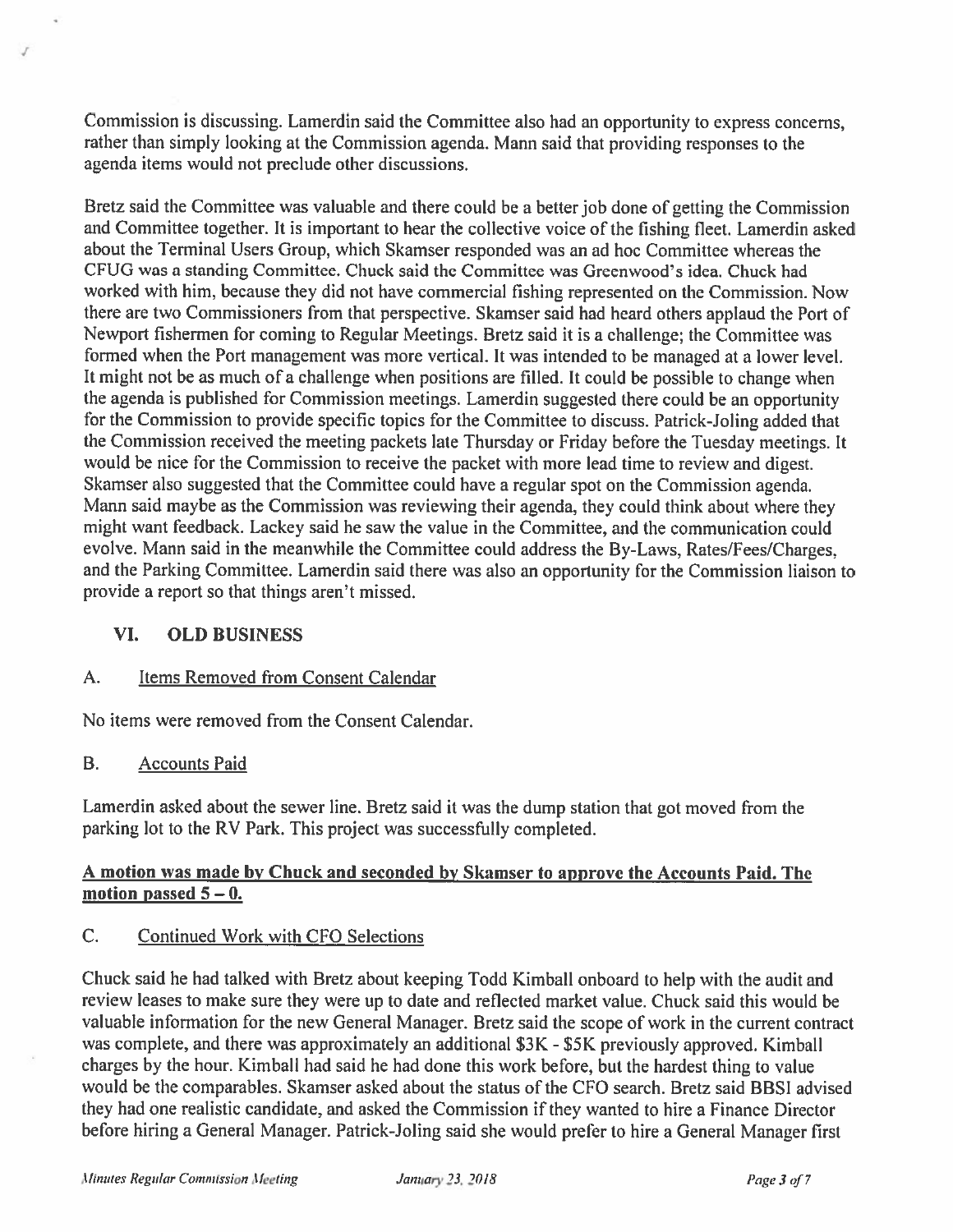and keep Kimball on as needed. Bretz asked if he could proceed without further approval from the Commission if the additional payments did not go above his threshold. Lamerdin said he liked the idea of reviewing leases. He added Kimball had done a good job preparing objective reports, and the lease review would be valuable to the future General Manager, Director of Finance, and to the Commission. Skamser suggested asking Harris if there were still some basic needs that Kimball could assist with. The evaluation of the leases would be a huge project. Lamerdin clarified that the task would be factfinding and housekeeping, rather than making any changes. Harris said Kimball could help him with a few items but that would not take that much time.

Patrick-Joling said that, when meeting with Kimball and Bretz, they had discussed a lot of issues. The geographic accounting was a big step. Lackey said he agreed in principle with a methodical approach to making good business decisions. He said it would have been nice if this topic had been brought up prior to the meeting with details provided. Chuck said he had asked Bretz to add it to the agenda, but since it was not, he asked that it be added at the meeting. Chuck said continuing to use CFO Selections would be money well spent, and the Commission is also reviewing service rates. Lamerdin said the Port should define the deliverables, like the lease and rates review, so they can be evaluated. There had not been an independent review of the rates in recent years. Skamser said the staff and public had reviewed the rates last year, and she would like there to be a more specific plan of attack for using Kimball. Bretz said he will prepare a list, and then design what would be wanted out of leases and rates analyses. Lamerdin concluded that if the additional work would cost under \$SK, Bretz could go forward to arrange.

## D. NIT Possible Barge Operations

Bretz said he had talked with Paul Langner at Teevin Bros. to share ideas. In the last Regular Meeting Packet, the concept of barge shipping was presented, which could work but needed further development. Chuck asked if there was any feedback received on the drawing. Bretz said he had talked with Mann, Fogarty, Lamerdin and Skamser, and has not yet heard that barge shipping was impossible. Bretz said he would be interested in developing an operations plan and making sure policies are updated, like the old lines Agreement. The Lines Agreement should be reviewed annually. The policy of time at the dock and when vessels need to move has not been considered in a long time. Lackey asked why this was not on the agenda. Chuck said it was in the last meeting packet and had been discussed the last couple of months. Patrick-Joling said this discussion will have to be brought up at the next meeting.

Lamerdin referred to the Calendar and Future Considerations item F. Schedule a Work Session to discuss NIT Policies and customer needs. He said the Commission needs to actively work at formalizing what to do at the Terminal. There is a lot on the books that has been approved in the past but not followed. He suggested a focused meeting to publically dig back in to NIT usage. Lamerdin said he would like to be able to let interested parties know the Port's position. Patrick-Joling said she was waiting until a permanent General Manager was in place to get started again on the NIT discussion. Skamser said she thought this would be jumping the gun; the last round of discussions was mishandled with the fishing community left in the dark. This resulted in a knee-jerk reaction from fishermen. The Terminal is a big issue and it would be important for the General Manager. Skamser said the Port did not currently have the infrastructure to get barge shipping going. Bretz said the Port does not have the equipment needed that would be needed to move material. Lackey said the Lines Agreement is two decades old and currently unenforceable. Chuck said NIT is a revenue creating opportunity. Lamerdin commented that he wanted to be more transparent about the policies and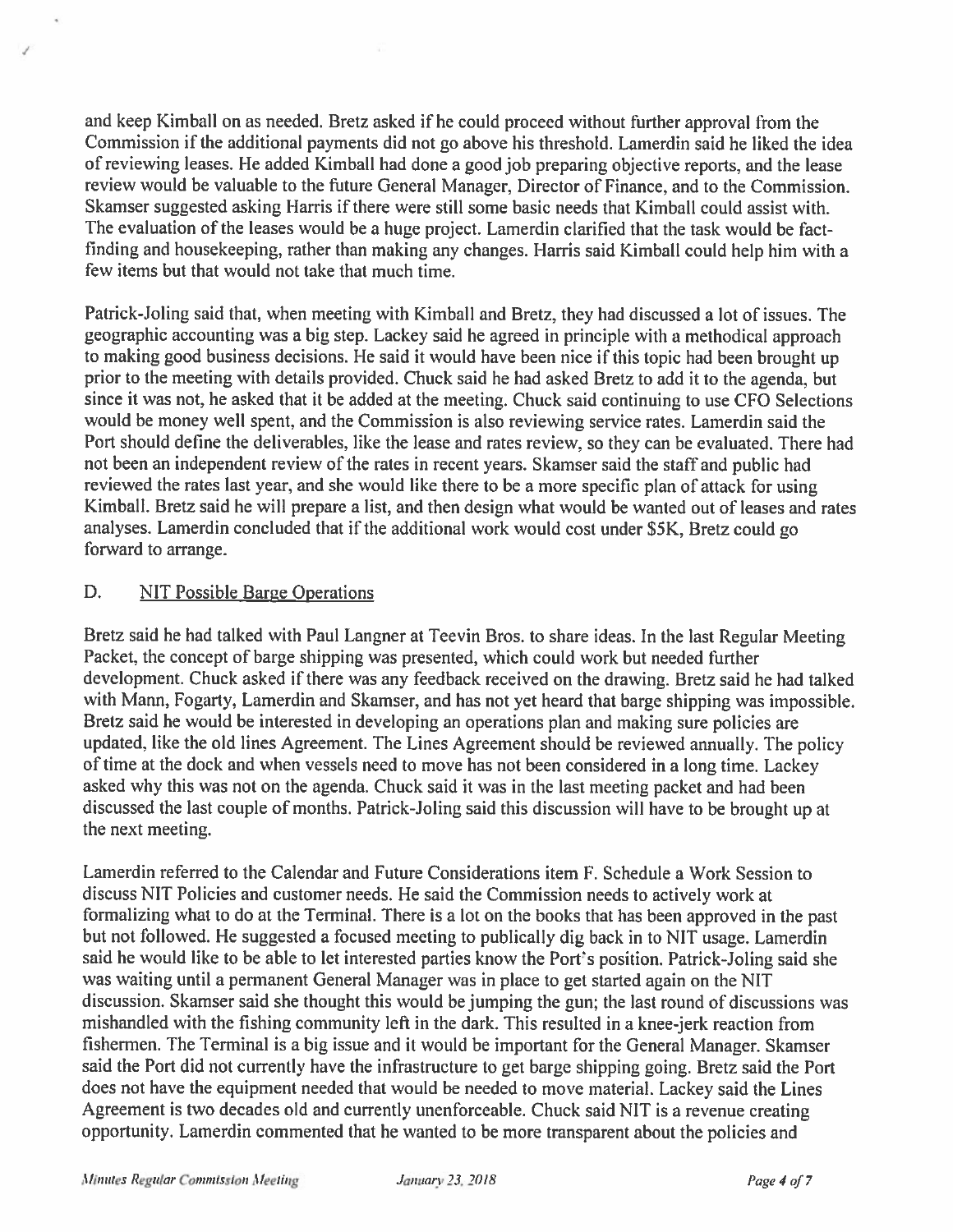wanted to begin the dialog so that the process would not stall. Skamser said the Port is a long way from having a clear message. Patrick-Joling said she would not have a problem scheduling a Work Session.

ant in

#### **VII. NEW BUSINESS**

#### A. 2018 Annual Report {ORS 777 .140}

There was no discussion on this item.

# B. Resolution Setting Rates. Fees and Charges (ORS 294.160)

1. 2017-18 Setting Rates, Fees & Charges

Bretz said he had included last year's rates for the Commissioners' review. He had had a number of people suggest there should be a holistic look at what and how we bill, in particular for services. Lamerdin suggested this could be something Kimball could review.

#### C. Travel Expenses for General Manager Candidate Finalists

Patrick-Joling called Richard Stellner, Personnel Consultant for the General Manager recruitment, on speaker-phone. Stellner said he had reached out to the candidates, and the dates of February 12<sup>th</sup> and 13<sup>th</sup>, 2018, were set for in person interviews. He said some candidates would need to drive or fly a distance to get to Newport. Stellner said it was typical for executive director type positions that candidates would be offered basic travel expenses, and suggested the Port do the same. This could include low fare plane tickets, rental cars and gas, and hotel stay in Newport for those traveling more than 50 miles (the IRS threshold distance for moving costs). For those driving, the Port could cover the hotel stay and mileage reimbursement at the IRS rate. Chuck asked how many candidates would be coming for an interview. Stellner said there were a total of 8 candidates, 3 of whom would need plane travel, another 3 driving more than 50 miles, and 2 that were local. He estimated a total expense of around \$2,000. There was a consensus from the Commissioners to proceed as suggested.

Stellner said he was assembling a community interview panel, and Hewitt had posted this information on the website and sent by email to the Meeting Packet subscribers. He had received 8 responses, and heard from a couple so far as to whether they were available on February  $12<sup>th</sup>$  and  $13<sup>th</sup>$ . He had also received suggestions from individual Commissioners. Stellner asked if two Commissioners could work with him to finalize a list. Lackey and Chuck volunteered to work with Stellner on the community panel. Skamser asked for the criteria for the panel members. Stellner said the categories for inclusion were the City, fishing, shipping, the County, the Port, the public at large, budget, and lessees, with a goal of having 10 members. Patrick-Joling suggested if the panel included a few more than 10 that would be okay. Stellner acknowledged this would be a time commitment for the panelists, and one or more may become unavailable. He asked if the Commissioners had additional names to suggest that they email him by Wednesday, 1/24. Stellner said he had talked with the Commissioners about giving tours to the candidates. Skamser and Chuck have volunteered.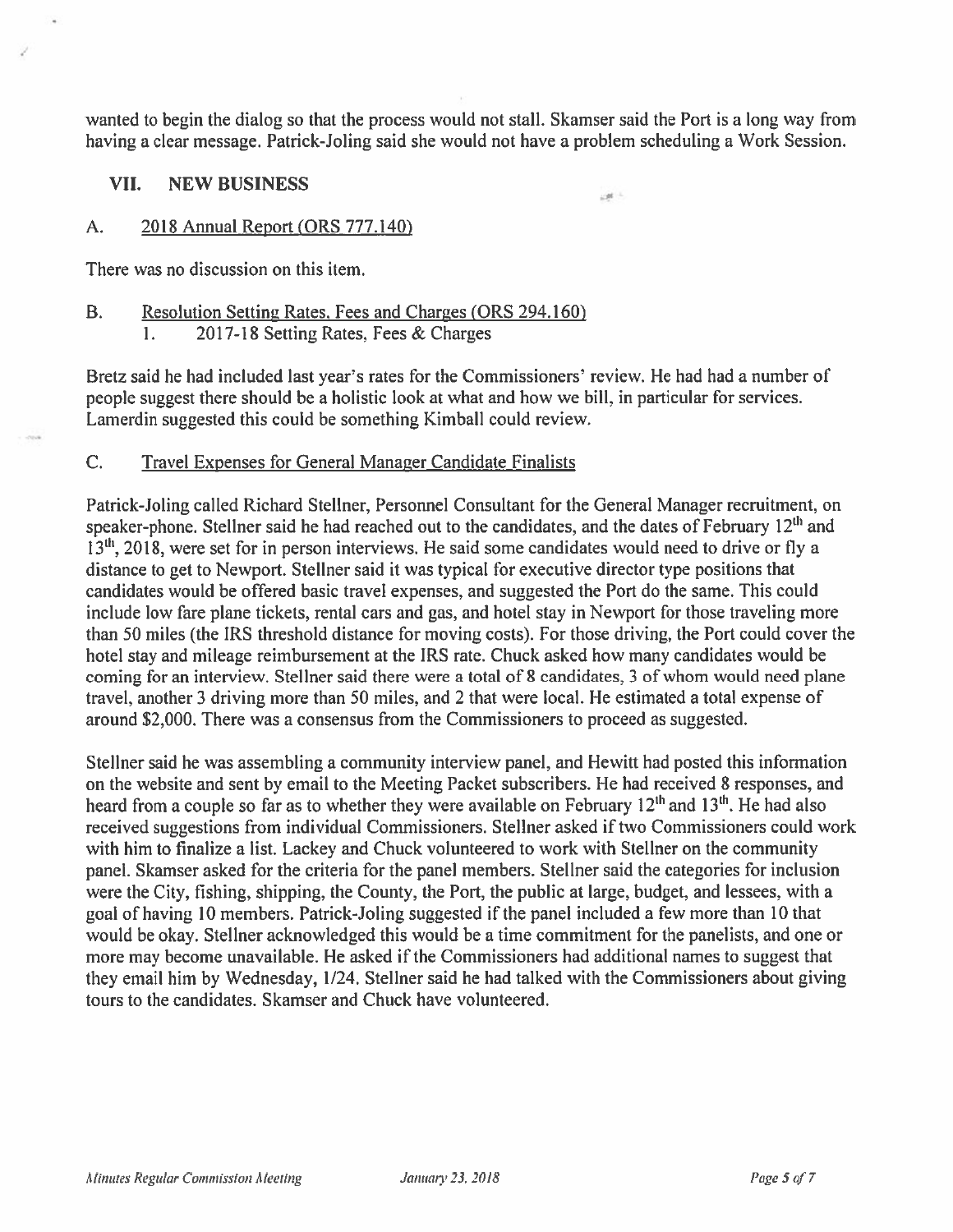## **VIII. DEPARTMENTAL REPORTS**

#### A. Staff Accountant

·'

1. December 2017 Occupancy Report

Harris said the correct dates for the Financial Reports were the year 2017 rather than 2018. He added that the Port was currently 50% through the current fiscal year, and the Port was ahead of the budget in revenue and under budget in expenses. The debt service on the bonds in the amount of \$2.3MM has been paid; a second payment will be due in June. The auditors are working to complete their tasks, and Harris plans to have a final report draft to submit for approval at the next Regular Meeting of the Commission.

- B. General Manager Pro-Tem
	- l. TCB Public Safety Report for December 2107 (not yet available)
	- 2. Greater Newport Area Vision 2040

Bretz introduced the staff report, included in the Meeting Packet. Allen asked to speak to the Greater Newport Area Vision 2040. He advised that an Ordinance had been passed, and read some highlights. The Ordinance is appended to the Minutes. Allen said that one member of the Committee was to come from the Port and associated users. The Port Commission would decide who that representative would be. The decision wouldn't be needed until early March 2018. The Committee would meet quarterly, and would also form workgroups. He suggested the Commission choose someone who would represent the broad interests of the Port sector. Bretz recommended considering this over the next month.

## **IX. COMMISSIONER REPORTS**

Patrick-Joling said that she, Bretz and Lamerdin had meet with NOAA the previous Friday to discuss the situation with visiting boats. The NOAA lease administer did not see a problem with the lease terms, but the facilitator did. The issue was put back in NOAA's hands. Patrick-Joling said she made it clear liability was the Port's concern.

# **X. CALENDAR/FUTURE CONSIDERATIONS**

- A. 2/8 2/11/18 .......................................... SDAO Annual Conference
- B. 2/0 l / 18 ............................. Ardor Adventures Love Run Love Race
- C. 2/19/ 18 ..................................... President's Day, Port Office Closed
- D. 2/22 2/25/18 ........................................... Seafood & Wine Festival
- E. 2/27/ 18 ............................................... Regular Commission Meeting
- F. Schedule a Work Session to discuss NIT Policies and customer needs.

February 12-13, 2018, was added to the calendar for General Manager candidate in person interviews.

Lamerdin said his motivation in asked to schedule an NIT Work Session was to get a better feel for where the current Commission stands. This would be looking at the information the Port has and starting to figure out how to incorporate it. He would not want to wait to start that discussion, and believed the longer the issue sits, the harder it will be to deal with. Lackey said he liked the idea, but with Skamser' s vacation and the interviews, and the benefit of having the General Manager in the discussion, it may be better to have this meeting after the permanent General Manager is seated.